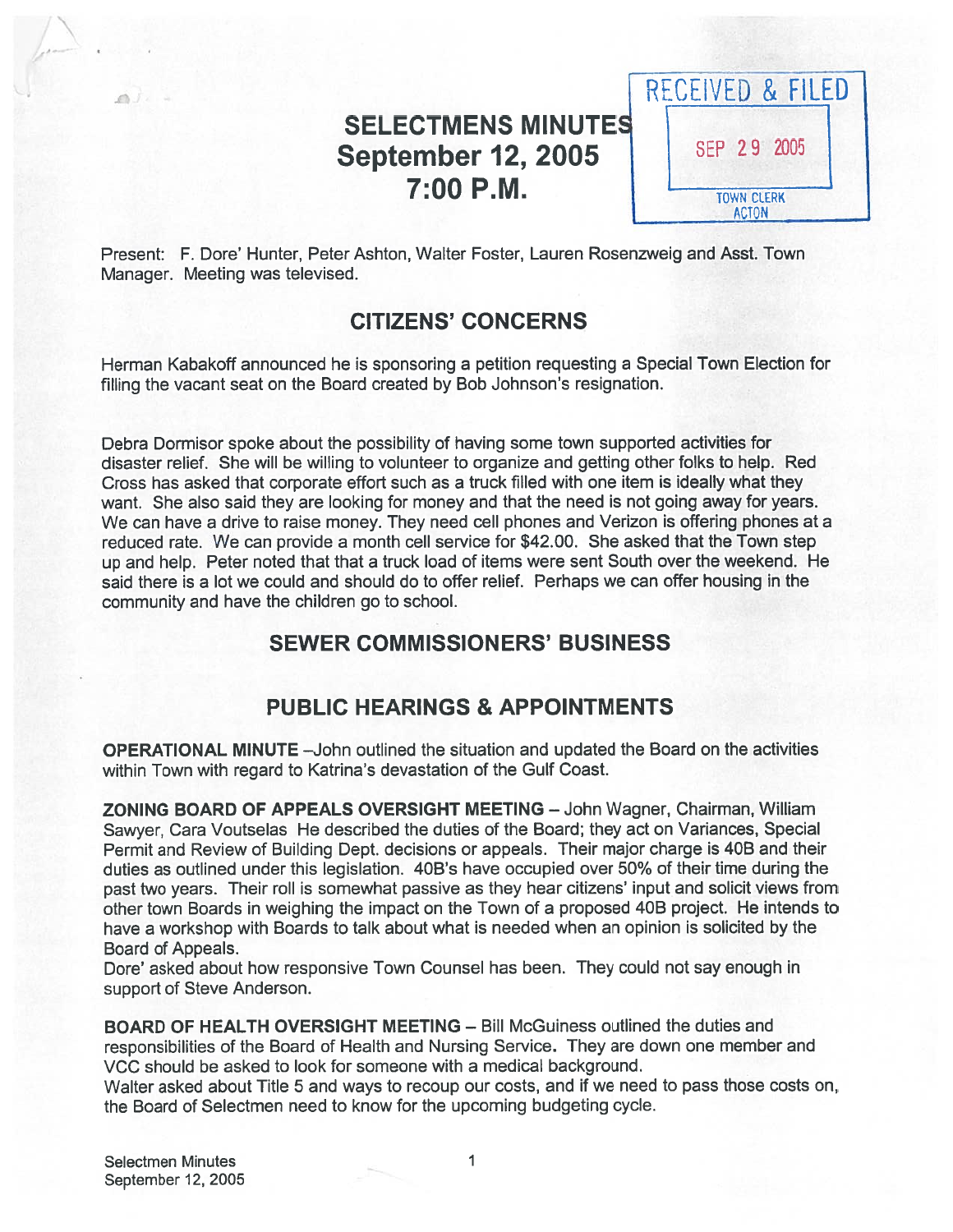Peter asked about Triple E and if we have prepared. He also spoke about the Hazardous Bylaw and urged them to work in an open process and offered the Board of Selectmen's help. Gena Manalan — Spoke about the Nursing Service, she said that it could not be better and congratulated them. She further wanted to talk about the Hazardous Bylaw Petition with the understanding that they would ge<sup>t</sup> help from the Board of Health.

# SELECTMEN'S BUSINESS

PROJECT SUPPORT — Peter supported the concep<sup>t</sup> in honor of Micki William's service to the Town. Walter agreed with Peter and felt it would be <sup>a</sup> grea<sup>t</sup> memorial to Micki. Dore' agreed with the other Selectmen.

EDIC — Peter updated the Board on the need for one additional member. Peter asked if anyone on the Board had any ideas. Josh felt it should go through the more formal process through VCC. Herman asked that the EDC be asked to be involve the in the search. Peter said that they are already doing so.

AART - Peter outlined the Grand Opening of the 5 mile track. Lauren will be attending on behalf of the Board on the 24<sup>th</sup> of September. It is hosted by Mass Highway and others. There will be <sup>a</sup> formal ribbon cutting in Marlboro.

**CROWN RESISTANCE DAY – Sept 25<sup>th</sup> 1-4 Dore' will attend on behalf of the Board. WALTER** FOSTER - Moved to approve signs on public ways and Town Common. LAUREN ROSENZWEIG. Second. UNANIMOUS VOTE

### OTHER BUSINESS

FAULKNER PLAQUE — Dore' presented the bill to John for paymen<sup>t</sup> from CPC Funds.

CPC — Walter updated the Board on the recent meeting and the feed back on the TJ. O'Grady Skate Park and Leary Field.

Lauren spoke about the South Acton Rail Meeting and the MAGIC Meeting she attended in Bedford. They discussed the surplus land and that Mass Development getting right of first refusal. They want it to remain in the Town and they will advocate for the Town's having the right of first refusal. Hansom is trying to add more flights for private pilots and will be looking toward other towns to suppor<sup>t</sup> <sup>a</sup> reduction in flights. They are doing <sup>a</sup> survey on population and Planning Director will be working on providing the information in <sup>a</sup> quick turnaround. They also discussed the need for emergency coordination if something happens in this region and Town. They also discussed 40B's and decisions made by Towns.

Peter discussed the recent survey and noted the methodology was not clear to him. They use it to look at transportation issues and noted that he had submitted numbers three years ago. The numbers seem to be on the low side. Several groups that do projections on households and residents, and they seem higher than the one they produced. He also said that the school enrollment seemed inconsistent with his numbers. Peter offered to sit down with them and go through the numbers with Roland.

Peter noted the impressive submittal to Grace.

He also noted the reques<sup>t</sup> for the award for Fort Pond Brook,

Selectmen Minutes 2 September 12, 2005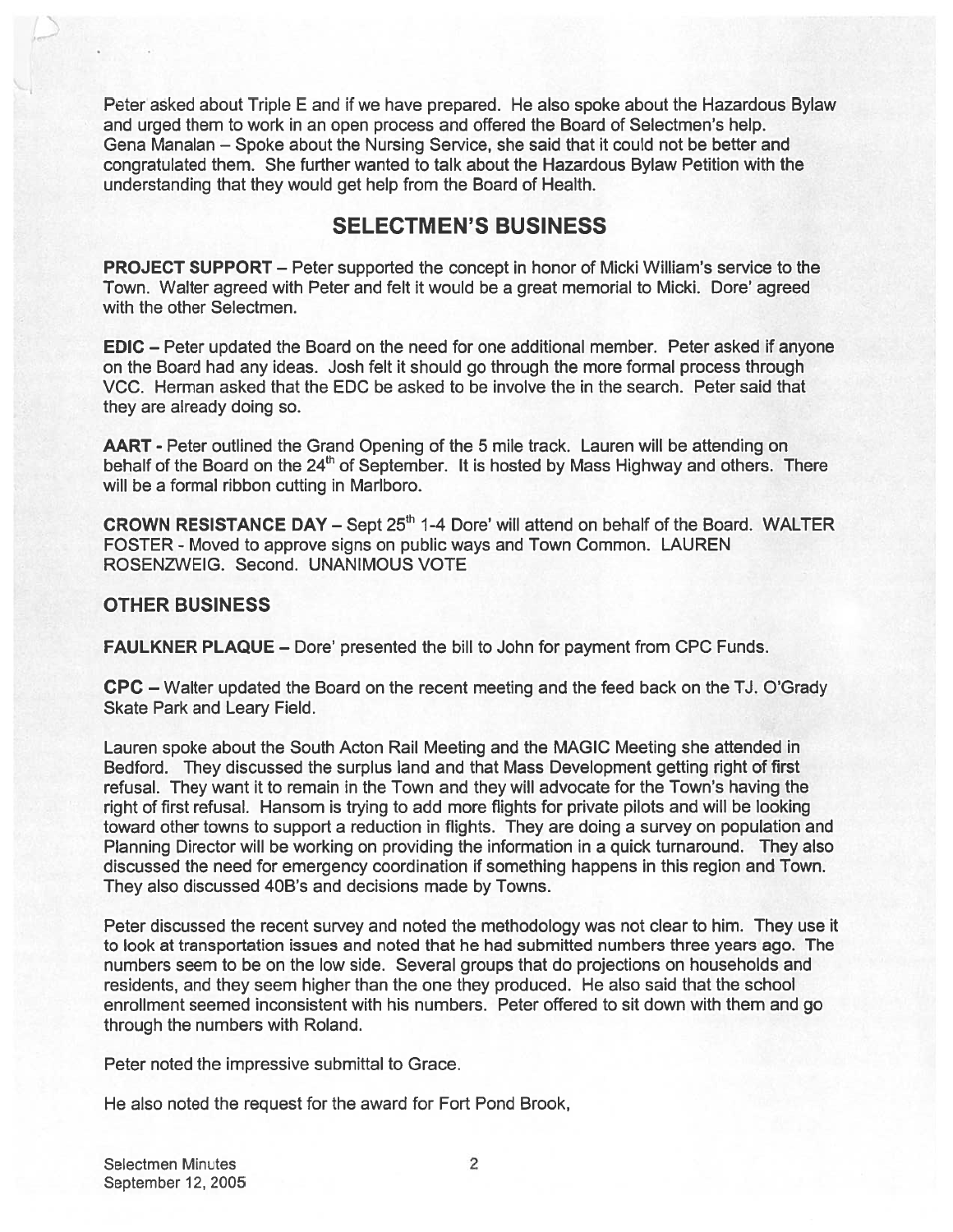Dore' said that he will be chairing the Public Safety Committee final meeting. They will be planning the Open House for October. They may discuss "Lesson's Learned" at <sup>a</sup> later time as the project went very smoothly with Staff and all those involved.

### CONSENT AGENDA

WALTER FOSTER - Moved to approve with the additional extra information. DORE' HUNTER —second. UNANIMOUS VOTE.

# TOWN MANAGER'S REPORT

John asked that Walter speak at Acton Day.

Brookside Plaza has qualified for 3 warrants for the traffic light. John asked if the Board wanted to submit to Mass Highway. Peter asked that we find out if they are willing to have <sup>a</sup> traffic light anywhere and if the developer would entertain funding the project even if it is located at Concord Road.

# EXECUTIVE SESSION

DORE' HUNTER - Moved to go into Executive Session for the purpose of Legal, Collective Bargaining. Roll Call taken, All Ayes.

Britaine Joyce, Clerk 0

Clerk, Board of Selenti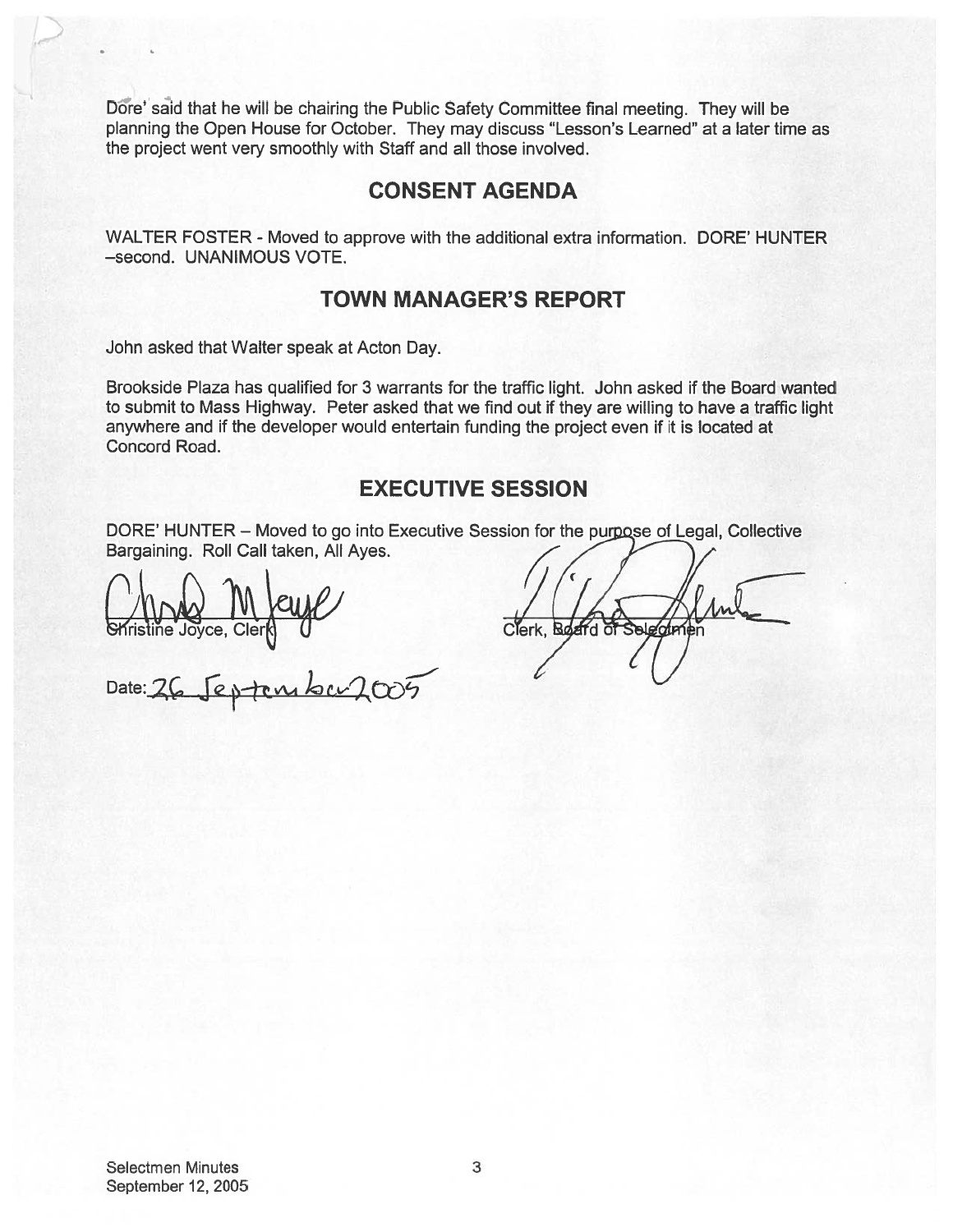September 9, 2005

TO: Board of Selectmen, Sewer Commissioners

FROM: Peter Ashton, Chairman

SUBJECT: Selectmen and Sewer Commissioners' Report

# September 12, 2005

# RECEIVED & FILED SEP 29 2005 **TOWN CLERK ACTON**

# 7:00 P.M.

# I CITIZENS' CONCERNS

# II SEWER COMMISSIONERS' BUSINESS

# III PUBLIC HEARINGS & APPOINTMENTS

- 1. 7:01 OPERATIONAL MINUTE The Assistant Town Manager will give the Board <sup>a</sup> brief update on Hurricane Katrina related topics.
- 2. 7:10 ZONING BOARD OF APPREALS OVERSIGHT MEETING Members of the Board of Appeals will be in for their annual oversight meeting with the Board.
- 3. 7:45 BOARD OF HEALTH Members of the Board of Health will be in for their annual oversight meeting with the Board.

# IV SELECTMEN'S BUSINESS

- 4. PROJECT SUPPORT Enclosed please find <sup>a</sup> reques<sup>t</sup> from members of the former East Acton Village Planning Committee for the Board's suppor<sup>t</sup> in <sup>a</sup> proposed project to install <sup>a</sup> Granite Bench to honor Micki Williams on the East Acton Village Green, for Board consideration.
- 5. EDIC Enclosed please find correspondence regarding <sup>a</sup> vacancy from the Chairman, for Board consideration.
- 6. AART Enclosed please find an invitation to the Grand Opening celebration of the first 5 mile section of the Assabet River Rail Trail
- 7. CROWN RESISTANCE DAY Enclosed please find an invitation from the Acton Minutemen and Acton Historical Society, to celebrate Crown Resistance Day on September 25, from 1:00 P.M. to 4:00 P.M. at the Hosmer House. Also enclosed <sup>p</sup>lease find <sup>a</sup> copy of <sup>a</sup> proclamation which the Board may wish to issue.

### 8. OTHER BUSINESS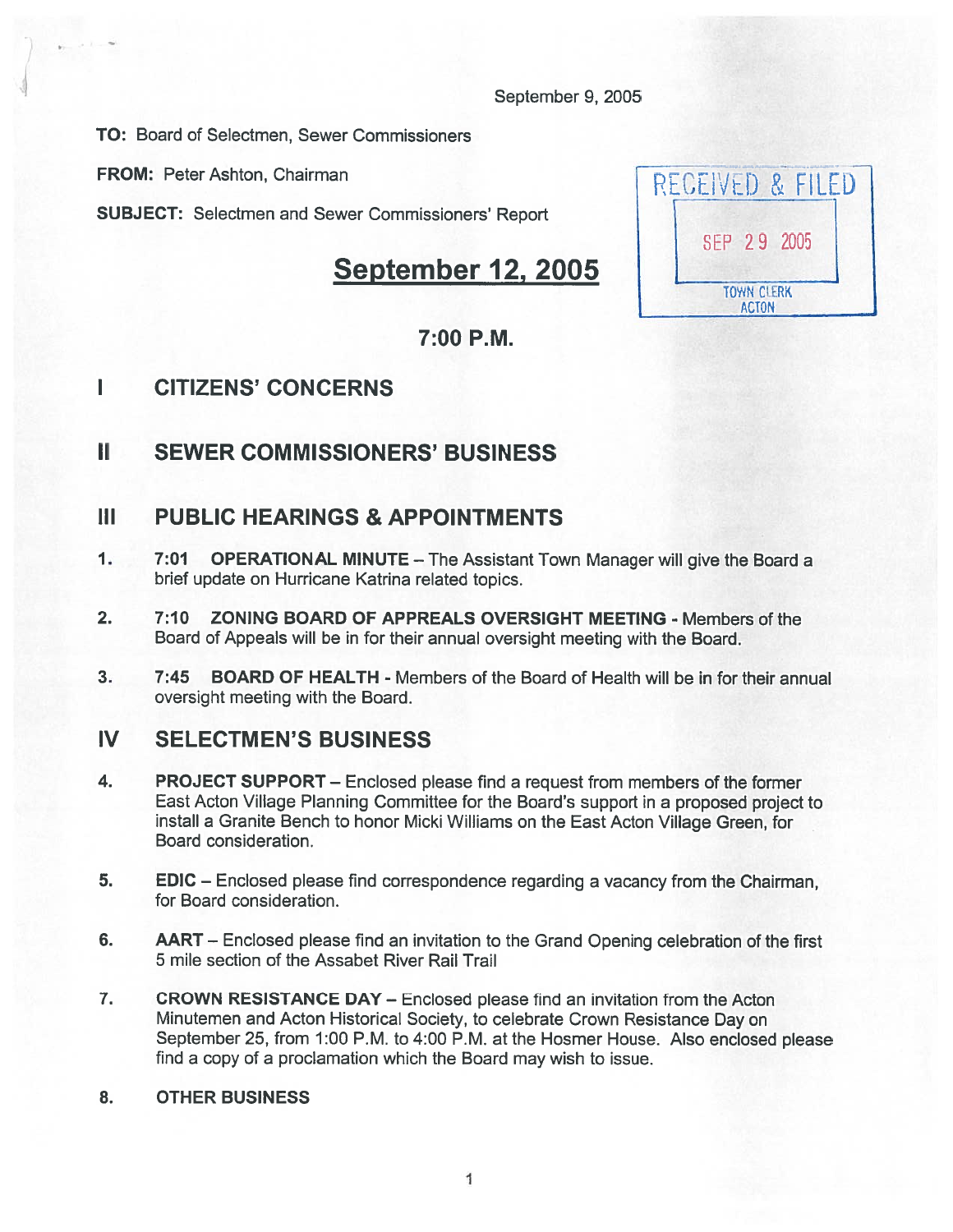# V CONSENT AGENDA

- 9. ONE DAY LIQUOR LICENSE AUTO CELL LABS Enclosed please find <sup>a</sup> reques<sup>t</sup> and staff comments relative to <sup>a</sup> One Day Liquor License reques<sup>t</sup> at NARA Park on October 6, 2005, 10:30—5:00, for Board consideration.
- 10. BONFIRE REQUEST- Enclosed please find <sup>a</sup> memo from the Fire Chief requesting authorization to issue <sup>a</sup> permit for the Thanksgiving Day Rally Bonfire, for Board consideration.
- 11. ACCEPT GIFT Enclosed please find <sup>a</sup> gift of \$1,000.00 from Bank of America to the Town of Acton, for Board consideration.
- 12. ACCEPT GIFT Enclosed please find a request from the Director of Public Works for acceptance of 125 Hay bales valued at \$560.00 from the Northeast Correctional Facility, for Board consideration.
- 13. ACCEPT GIFT Enclosed please find <sup>a</sup> reques<sup>t</sup> from the Recreation Dept. for Board acceptance of \$2,500, from Roche Brothers, to be used at Acton Day
- 14. ACCEPT GIFT Enclosed please find <sup>a</sup> reques<sup>t</sup> from the Recreation Dept. for Board acceptance of <sup>4</sup> tickets to Brooks and Dunn Performing at the Tweeter Center, <sup>2</sup> Tickets to U2 at the Fleet Center donated by KISS 108, estimated value of \$150 each as prizes on Acton Day.
- 15. ACCEPT GIFT Enclosed please find <sup>a</sup> reques<sup>t</sup> from the Recreation Dept. for Board acceptance of four \$25.00 gift cards donated by Idylwilde Farms for use at Acton Day.
- 16. ACCEPT GIFT Enclosed please find <sup>a</sup> reques<sup>t</sup> from the Recreation Dept. for Board acceptance of <sup>a</sup> donation of <sup>a</sup> Moon Bounce inflatable and generator for use at Acton day donated by John Ladd, estimated value \$425.00.
- 17. ACCEPT GIFT Enclosed please find <sup>a</sup> reques<sup>t</sup> from the Recreation Dept. for Board acceptance of <sup>a</sup> donation of two tickets as gifts at Acton day donated by The Orchestra of Indian Hill, tickets valued at \$82.00.
- 18. ACCEPT GIFT Enclosed please find <sup>a</sup> reques<sup>t</sup> from the Recreation Dept. for Board acceptance of <sup>a</sup> donation of four ski lift tickets for use at Acton Day donated by Nashoba Valley Ski Area, valued at \$148.00.
- 19. ACCEPT GIFT Enclosed please find <sup>a</sup> reques<sup>t</sup> from the Recreation Dept. for Board acceptance of <sup>a</sup> donation of <sup>a</sup> non-perishable food basket for use at Acton Day donated by Trader Joe's, valued at \$50.00.
- 20. ACCEPT GIFT Enclosed please find <sup>a</sup> reques<sup>t</sup> from the Recreation Dept. for Board acceptance of <sup>a</sup> donation of coffee and <sup>a</sup> <sup>p</sup>latter of pastries/donuts for morning activities at Acton Day, donated by Ichobod's Coffee House and Eatery, estimated value \$75- \$100.00.

# VI TOWN MANAGER'S REPORT